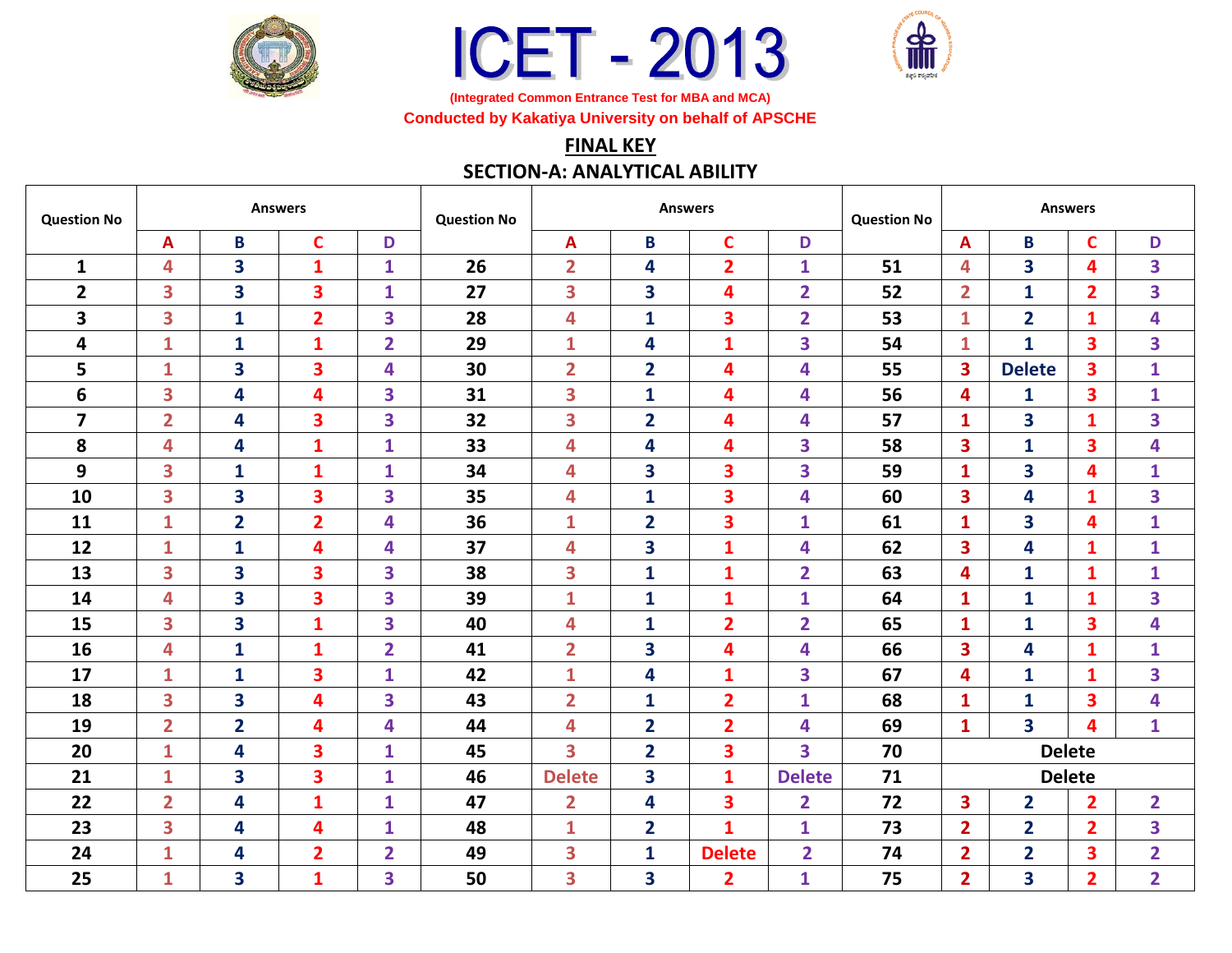## **SECTION-B: MATHEMATICAL ABILITY**

| <b>Question No</b> | <b>Answers</b>          |                         |                         |                         |                    | <b>Answers</b>          |                |                         |                         |                    | <b>Answers</b>          |                         |                         |                         |
|--------------------|-------------------------|-------------------------|-------------------------|-------------------------|--------------------|-------------------------|----------------|-------------------------|-------------------------|--------------------|-------------------------|-------------------------|-------------------------|-------------------------|
|                    | $\mathbf{A}$            | B                       | C                       | D                       | <b>Question No</b> | $\mathbf{A}$            | B              | $\mathbf C$             | D                       | <b>Question No</b> | A                       | B                       | $\mathbf C$             | D                       |
| 76                 | $\overline{\mathbf{3}}$ | $\overline{2}$          | 4                       | 3                       | 101                | $\mathbf{1}$            | $\overline{2}$ | 4                       | $\overline{2}$          | 126                | 3                       | $\overline{\mathbf{3}}$ | 4                       | $\mathbf{1}$            |
| 77                 | $\overline{2}$          | 4                       | 3                       | $\overline{2}$          | 102                | $\overline{2}$          | 4              | $\overline{2}$          | 4                       | 127                | 3                       | 4                       | $\mathbf{1}$            | 3                       |
| 78                 | 4                       | 3                       | $\overline{2}$          | 4                       | 103                | 4                       | $\overline{2}$ | 4                       | $\overline{\mathbf{3}}$ | 128                | 4                       | $\mathbf{1}$            | 3                       | $\mathbf{1}$            |
| 79                 | 3                       | $\overline{2}$          | 4                       | 3                       | 104                | $\overline{2}$          | 4              | $\overline{\mathbf{3}}$ | $\mathbf{1}$            | 129                | $\mathbf{1}$            | 3                       | $\mathbf{1}$            | 3                       |
| 80                 | $\overline{2}$          | 4                       | 3                       | $\overline{\mathbf{3}}$ | 105                | 4                       | 3              | $\mathbf{1}$            | $\overline{2}$          | 130                | 3                       | $\mathbf{1}$            | $\overline{\mathbf{3}}$ | 3                       |
| 81                 | 4                       | 3                       | 3                       | $\overline{2}$          | 106                | 3                       | 3              | 3                       | $\mathbf{1}$            | 131                | $\mathbf{1}$            | 3                       | 3                       | 4                       |
| 82                 | 3                       | 3                       | $\overline{2}$          | 4                       | 107                | $\overline{\mathbf{3}}$ | 3              | $\mathbf{1}$            | $\mathbf{1}$            | 132                | $\overline{2}$          | $\mathbf{1}$            | $\mathbf{1}$            | $\mathbf{1}$            |
| 83                 | $\mathbf{1}$            | 4                       | 3                       | 4                       | 108                | $\overline{\mathbf{3}}$ | $\mathbf{1}$   | $\mathbf{1}$            | 3                       | 133                | $\mathbf{1}$            | $\mathbf{1}$            | $\mathbf{1}$            | $\overline{2}$          |
| 84                 | 4                       | 3                       | 4                       | $\overline{\mathbf{3}}$ | 109                | $\mathbf{1}$            | $\mathbf{1}$   | 3                       | 3                       | 134                | $\mathbf{1}$            | $\mathbf{1}$            | $\overline{2}$          | $\overline{2}$          |
| 85                 | 3                       | 4                       | 3                       | $\mathbf{1}$            | 110                | $\mathbf{1}$            | 3              | $\overline{\mathbf{3}}$ | 3                       | 135                | $\mathbf{1}$            | $\overline{2}$          | $\overline{2}$          | $\overline{2}$          |
| 86                 | 4                       | $\overline{\mathbf{3}}$ | $\mathbf{1}$            | $\mathbf{1}$            | 111                | $\mathbf{1}$            | 3              | $\overline{\mathbf{3}}$ | 3                       | 136                | $\overline{2}$          | $\overline{2}$          | $\overline{2}$          | $\mathbf{1}$            |
| 87                 | 3                       | $\mathbf{1}$            | $\mathbf{1}$            | 4                       | 112                | 3                       | 3              | 3                       | 3                       | 137                | $\overline{\mathbf{2}}$ | $\overline{2}$          | 1                       | $\mathbf{1}$            |
| 88                 | $\mathbf{1}$            | $\mathbf{1}$            | 4                       | 3                       | 113                | $\overline{\mathbf{3}}$ | 3              | 3                       | 3                       | 138                | $\overline{\mathbf{2}}$ | 3                       | 4                       | $\overline{\mathbf{2}}$ |
| 89                 | $\overline{\mathbf{3}}$ | 4                       | 3                       | $\overline{\mathbf{3}}$ | 114                | $\overline{\mathbf{3}}$ | 3              | $\overline{\mathbf{3}}$ | 3                       | 139                | 3                       | 4                       | $\overline{2}$          | 3                       |
| 90                 | 4                       | 3                       | 3                       | $\overline{2}$          | 115                | 3                       | 3              | 3                       | 4                       | 140                | 4                       | $\overline{2}$          | 3                       | 4                       |
| 91                 | 3                       | 3                       | $\overline{\mathbf{2}}$ | 3                       | 116                | $\overline{\mathbf{3}}$ | 3              | 4                       | $\mathbf{1}$            | 141                | 4                       | 3                       | 3                       | $\overline{\mathbf{2}}$ |
| 92                 | $\overline{\mathbf{3}}$ | $\overline{2}$          | 3                       | $\overline{\mathbf{3}}$ | 117                | $\overline{\mathbf{3}}$ | 4              | $\mathbf{1}$            | 3                       | 142                | 3                       | 3                       | $\overline{2}$          | 4                       |
| 93                 | $\overline{2}$          | 3                       | 3                       | 4                       | 118                | 4                       | 1              | 3                       | 3                       | 143                | 3                       | $\overline{2}$          | 4                       | 3                       |
| 94                 | 3                       | 3                       | 4                       | 3                       | 119                | 4                       | 4              | 3                       | $\overline{\mathbf{2}}$ | 144                | $\overline{2}$          | 4                       | 3                       | 3                       |
| 95                 | 4                       | $\overline{\mathbf{3}}$ | 4                       | $\overline{\mathbf{4}}$ | 120                | 4                       | 3              | $\overline{2}$          | $\overline{2}$          | 145                | 1 or 3                  | $\mathbf{1}$            | 3                       | 4                       |
| 96                 | $\overline{\mathbf{3}}$ | 4                       | 4                       | $\mathbf{1}$            | 121                | $\overline{\mathbf{3}}$ | $\overline{2}$ | $\overline{2}$          | $\mathbf{1}$            | 146                | 1                       | 3                       | 4                       | $\overline{2}$          |
| 97                 | 4                       | 4                       | $\mathbf{1}$            | 4                       | 122                | $\overline{2}$          | $\overline{2}$ | $\mathbf{1}$            | 3                       | 147                | $\overline{\mathbf{3}}$ | 4                       | $\overline{\mathbf{2}}$ | $\overline{2}$          |
| 98                 | 4                       | $\mathbf{1}$            | 4                       | 3                       | 123                | $\overline{2}$          | $\mathbf{1}$   | 3                       | 4                       | 148                | 4                       | $\overline{2}$          | $\overline{2}$          | 1 or 3                  |
| 99                 | $\mathbf{1}$            | 4                       | 3                       | 4                       | 124                | $\mathbf{1}$            | 3              | 4                       | $\overline{\mathbf{4}}$ | 149                | $\overline{2}$          | $\overline{2}$          | 1 or 3                  | $\mathbf{1}$            |
| 100                | 3                       | $\mathbf{1}$            | $\overline{2}$          | 4                       | 125                | 3                       | 4              | 4                       | 3                       | 150                | $\overline{2}$          | 1 or 3                  | $\mathbf{1}$            | $\overline{\mathbf{3}}$ |